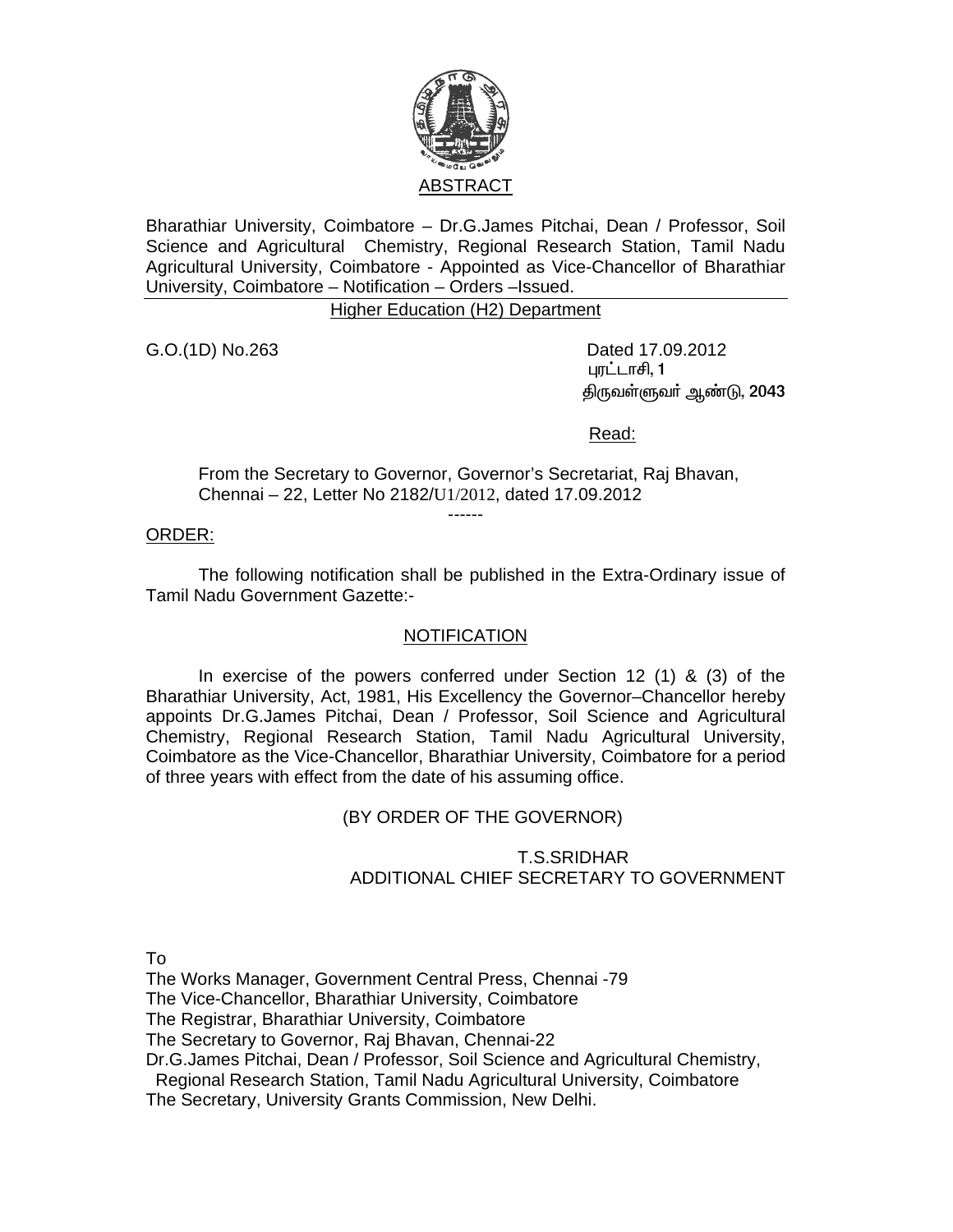The Under Secretary to Government of India, Ministry of Human Resource Development, Department of Education, New Delhi.

The Director of Collegiate Education, Chennai-6

The Member Secretary, Tamil Nadu State Council for Higher Education, Chennai-5 Copy to

The Chief Minister's Office, Chennai-9

.

The Senior Personal Assistant to Minister (Higher Education), Chennai-9

The Private Secretary to Additional Chief Secretary to Government,

Higher Education Department, Chennai-9.

The Registrars of All Universities under the control of Higher Education Department, All Sections in Higher Education Department, Chennai-9 Sf/Sc.

//Forwarded/By Order//

Section Officer.